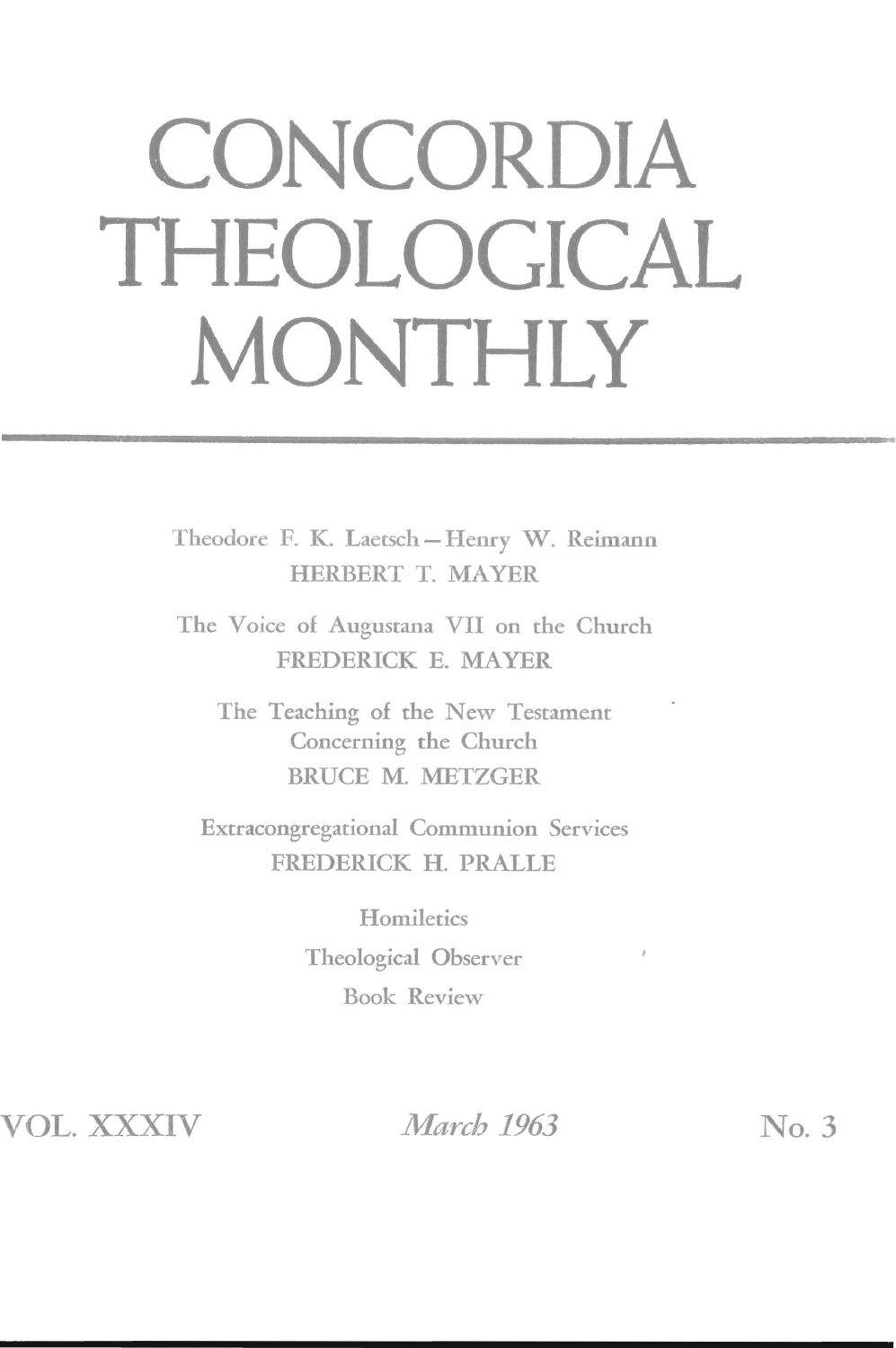## EXECUTIVE COMMITTEES MEET

On Jan. 17, 1963, a meeting was held at Concordia Seminary, St. Louis, Mo., between the executive committee of the Committee on Relations to Lutheran Churches of the American Lutheran Church and the executive committee of the Commission on Theology and Church Relations of The Lutheran Church - Missouri Synod, pursuant to authorization by the American Lutheran Church and The Lutheran Church-Missouri Synod regarding conversations looking to the establishment of pulpit and altar fellowship.

In view of discussions authorized by the American Lutheran Church, the Lutheran Church in America, and The Lutheran Church-Missouri Synod, looking toward the possibility of forming a new association of Lutheran synods to succeed the National Lutheran Council, an association which is to make provision for continuing theological study as well as opportunities for coopera*tion* in various areas of Christian service, it was agreed that for the present there be no such fellowship discussions between the American Lutheran Church and The Lutheran Church - Missouri Synod.

However, in the interest of a continued evaluation of further steps that may be necessary to implement the desire of the American Lutheran Church and The Lutheran Church - Missouri Synod regarding church fellowship discussions, the two executive committees have planned another meeting for early 1964 in the offices of the American Lutheran Church in Minneapolis.

## SUMMER SCHOOL PROGRAM

Concordia Seminary, St. Louis, Mo., has added a special two-week term to its regular summer school program for 1963. This special term is scheduled for June 17-28.

The two regular short terms of three and one-half weeks each will meet June 6-28 and July  $2-25$ , and the five-week term will run from July 2 through Aug. 2. Students can earn up to 14 credit hours in these summer sessions.

Over 50 graduate and undergraduate courses leading to the M. A. in Rel., B. D., S. T. M., and Th. D. degrees are being offered by a staff of local and visiting professors.

The Master of Arts in Religion program is designed for laymen, teachers, and clergymen who hold the B. A. degree.

Special sessions in elementary Hebrew, clinical pastoral training, and mission education are being scheduled for June 6 to Aug. 2, June  $3$ —Aug. 23, and June 17 to July 19 respectively. Also available are workshops and institutes in Church Business Management (June  $10-14$ ), Institutional Chaplaincy (June  $10-14$ ), Preaching (July 8-12), Adult Education (July 15 to 19), Parish Administration (July 22 to 26), Linguistics (July 22-Aug. 2), Church Music (June  $10-14$ ), and Mass Communications (date to be announced).

Concordia Seminary is equipped with airconditioned classrooms, dormitories, and dining halls.

A wide variety of scholarships is available, with applications accepted until May 1. For further information on curriculum, costs, and registration write to The Registrar, Concordia Seminary, 801 De Mun Ave., St. Louis 5, Mo.

## BRIEF ITEMS FROM THE NATIONAL LUTHERAN COUNCIL

*Ierusalem, Jordan* - (LWF) - Two cornerstones for a \$350,000 Lutheran World Federation vocational training center were laid near here on Dec. 19, 1962. Some 120 Arab youths, many of them Palestinian refugees, will learn trades at the center.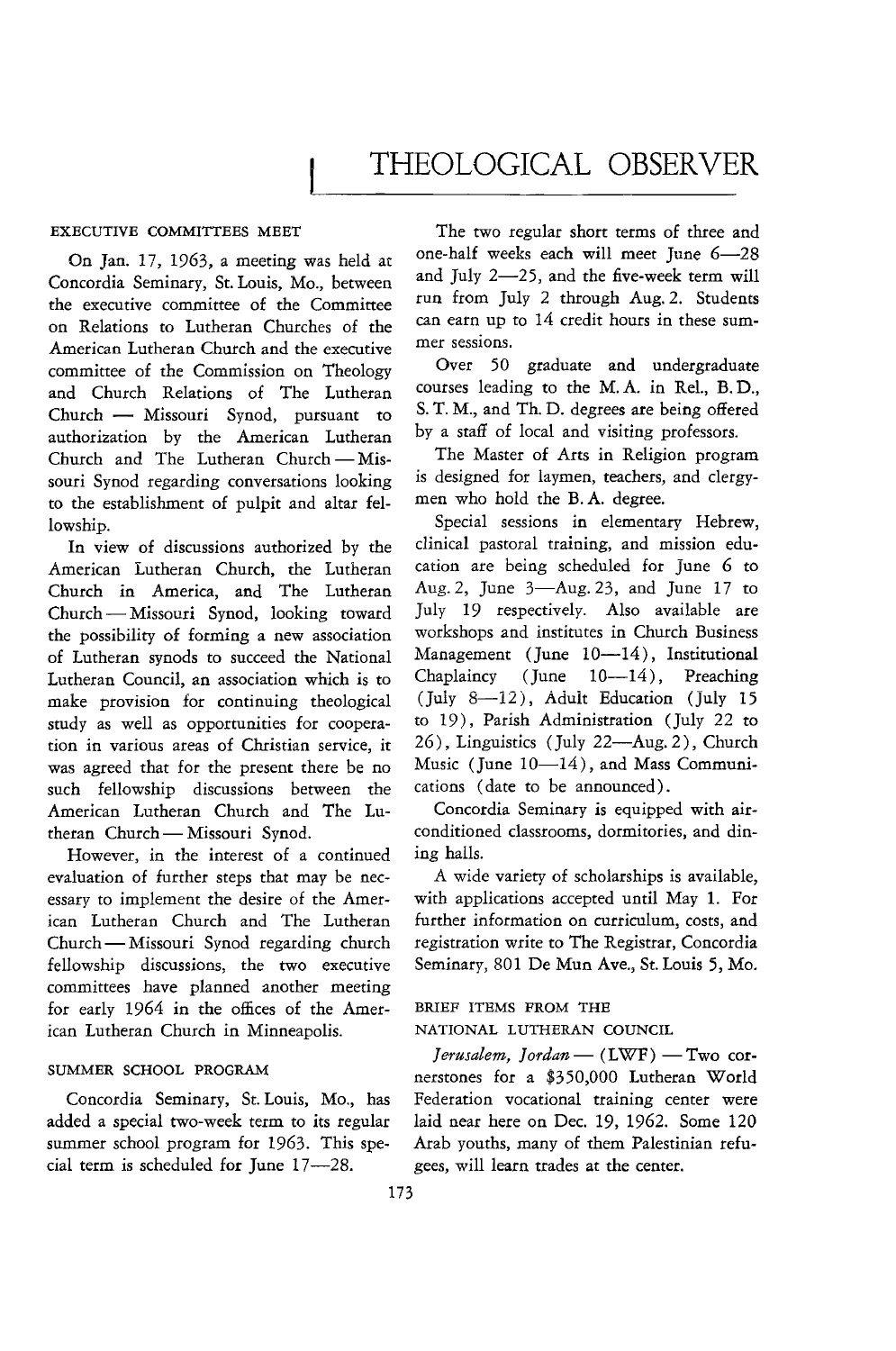A stone in Arabic was laid by the governor of the Jerusalem district, His Excellency Anwar Nuseibi. Dr. Bruno Muetzelfeldt of Geneva, director of the LWF Department of World Service (LWF/WS), who was to have taken part in the ceremony, was unable to arrive in time because of eleventh-hour air travel difficulties.

A stone in English was laid by Bengt-Ingvar Ekman of Stockholm, assistant director of the federation's Swedish National Committee. The Swedish committee is covering the capital and operating costs of the large part of the center that will be a training school for about 60 auto mechanics, a new venture launched on the committee's initiative.

Also located in the center will be the trade school for blacksmiths, carpenters, and shoemakers that LWF/WS has been conducting on the Mount of Olives here for a number of years. The new institution is simated on Ramallah Road in the village of Beit Hanina, seven kilometers (five miles) from here.

In the vast refugee assistance program that LWF/WS has been carrying on here and elsewhere during the postwar years, stress has recently been laid increasingly on vocational training for rehabilitation.

In keeping with this emphasis, Dr. Muetzelfeldt announced here that his department had granted \$500 annual scholarships to 17 Arab youths to enable them to take courses at a vocational training center operated at Kalandia by the United Nations Relief and Works Agency for Palestinian Refugees.

The 17 selected boys, he said, would be enrolled in the UNRWA program "for training in trades for which we have no facilities." Their courses will prepare them to be land surveyors, power linesmen, wiremen, business and office employees, or English-language secretaries.

Funds for the scholarships, the LWF/WS director explained, were contributed by Lutherans of different countries in connection

with the federation's special World Refugee Year effort. The nine-year-old Kalandia institution, oldest of nine UNRWA vocational training centers, now offers 15 courses with a total capacity of 392 trainees.

*New York-The* three major branches of American Lutheranism have appointed delegations to participate in the planning of a new cooperative agency intended to succeed the National Lutheran Council, it was announced at the latter's headquarters here.

Seven representatives each were named by the Lutheran Church in America, The Lutheran Church - Missouri Synod, and the American Lutheran Church - comprising more than 95 percent of the 8,600,000 Lutherans in the United States and Canada. The eight other Lutheran church bodies in America have also been invited to appoint similar delegations.

Signing the invitation were the presidents of the three largest denominations: Dr. Franklin Clark Fry, New York, of the newly formed 3,250,000-member LCA; Dr. Oliver R. Harms, St. Louis, of the 2,555,000-member Missouri Synod; and Dr. Fredrik A. Schiotz, Minneapolis, of the 2,445,000-member ALC. All three church leaders head their respective delegations.

The joint committee *is* expected to meet periodically over the next two years "to develop a constitution and, as found expedient, additional rules of procedure for the proposed association."

Purpose of the new organization will be to serve as a Lutheran interchurch agency for common theological study and Christian service.

In common theological study, the agency "is to seek theological consensus in a systematic and continuing way on the basis of the Scriptures and the witness of the Lutheran Confessions."

In Christian service, the agency "is to give participating bodies opportunity to work together in the fulfilling of their responsibility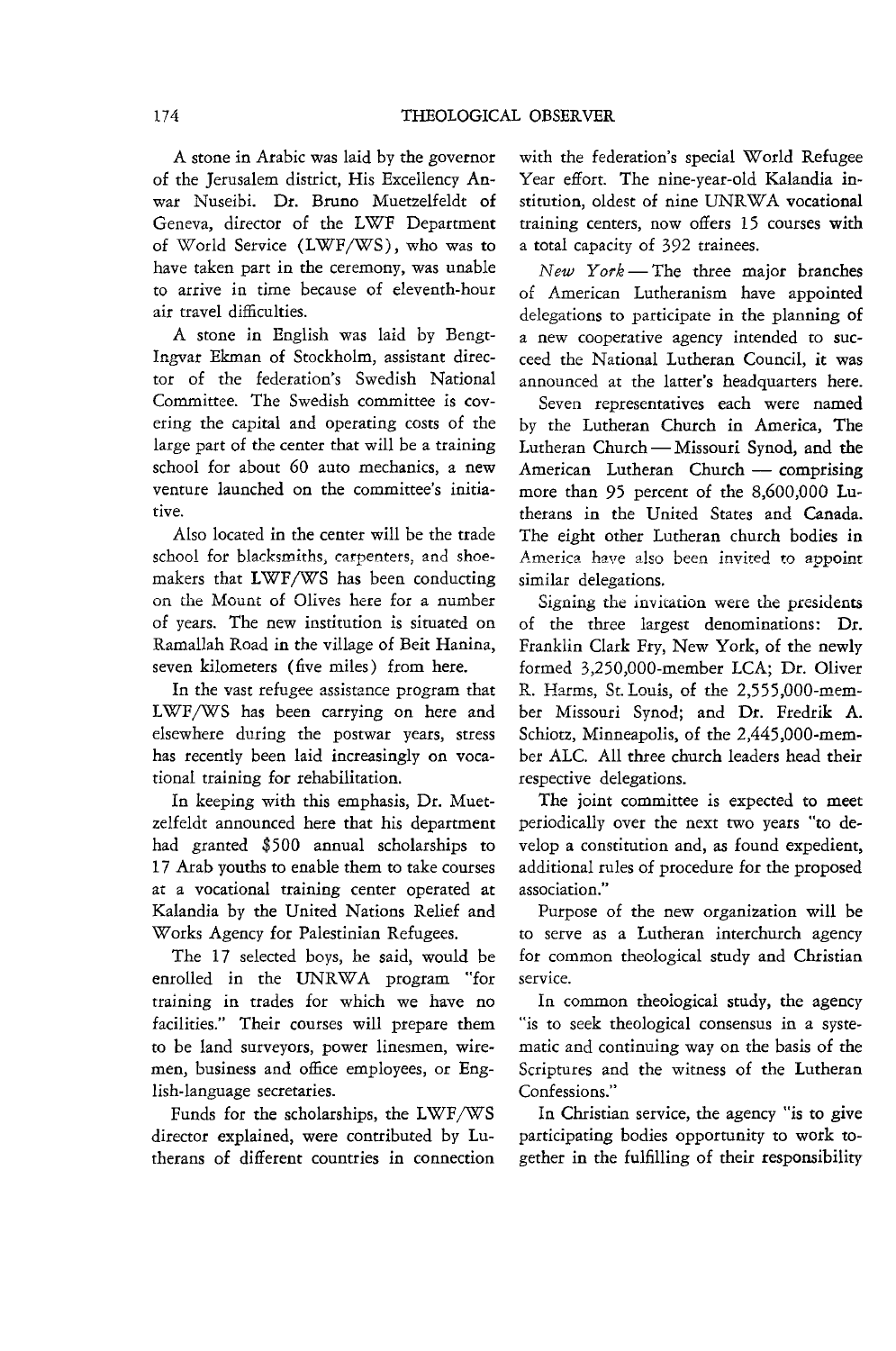of Christian service in functions to be specified in the constitution and by-laws of the agency."

Dr. Paul C. Empie of New York, executive director of the National Lutheran Council, and Dr. Walter F. Wolbrecht of Saint Louis, executive director of the Board of Directors of the Missouri Synod, have been appointed to serve as recorders of the committee's proceedings.

Discussion between the National Lutheran Council and the Missouri Synod over a twoyear period resulted in November 1961 in agreement that sufficient doctrinal unity existed to justify further exploration toward formation of the new interchurch agency.

At conventions last year, the three major bodies approved the proposal to continue conversations on greater Lutheran cooperarion. In so doing, they agreed that all Lutheran groups in the U.S. should be invited to participate "in the planning and formation of the new association."

The invitation has been extended to the 348,000-member Wisconsin Evangelical Lutheran Synod, 21,OOO-member Synod of Evangelical Lutheran Churches, 13,600 member Evangelical Lutheran Synod, 11,800 member National Evangelical Lutheran Church, 8,000-member Church of the Lutheran Confession, S,OOO-member Finnish Apostolic Lutheran Church, 5,000-member Church of the Lutheran Brethren, and 1,500 member Eielsen Synod.

Named to represent the three major bodies on the joint committee are:

Lutheran Church in America - Dr. F. C. Fry, president, and Dr. Malvin H. Lundeen, secretary, both of New York; Dr. Charles M. Cooper, president of the Pacific Lutheran Theological Seminary at Berkeley, Calif.; Dr. Donald R. Heiges, president of Gettysburg (Pa.) Lutheran Theological Seminary; Dr. George W. Forell, a member of the faculty of the University of Iowa at Iowa City; Dr. Bernhard Hillila, dean of Hamma Divinity School at Springfield, Ohio; and Dr. Clarence W. Sorensen, president of Augustana College at Rock Island, Ill.

*The Lutheran Church* - *Missouri Synod*  - Dr. Oliver R. Harms, president, and Dr. Roland P. Wiederaenders, full-time first vicepresident, both of St. Louis, Mo.; Dr. Theo. F. Nickel, synodical second vice-president and pastor of Jehovah Lutheran Church in Chicago, Ill.; Dr. A. O. Fuerbringer, president of Concordia Seminary at St. Louis; Dr. J. A. O. Preus, president of Concordia Theological Seminary at Springfield, Ill.; Dr. Martin H. Franzmann, professor of exegetical theology, and Dr. Herbert J. A. Bouman, professor of systematic theology, at Concordia Seminary in St. Louis.

The American Lutheran Church - Dr. F, A, Schiotz, president, Dr. William Larsen, secretary, Dr. Raymond M. Olson, stewardship director and also president of the National Lutheran Council, and Dr. George S. Schultz, executive secretary of the Board of Trustees, all of Minneapolis, Minn.; Dr. Norman A. Menter of Berkley, Mich., vicepresident of the ALC and president of its Michigan District; Dr. Edward Fendt, president of Evangelical Lutheran Theological Seminary at Columbus, Ohio; and Mr. Arthur Jacobson of Waukon, Ill., an attorney and a member of the Church Council.

New York-The new Lutheran Church in America - whose members represent three eighths of American Lutheranism  $$ formally came into being Jan. 1. The LCA, which resulted from a four-way merger last June, has nearly 3,250,000 baptized members in its 31 constituent synods and more than 6,200 congregations in the United States, Canada, and the Caribbean.

The LCA is an active member of the National Council of Churches, the World Council of Churches, and the Lutheran World Federation. It also participates in two inter-Lutheran agencies - the National Lutheran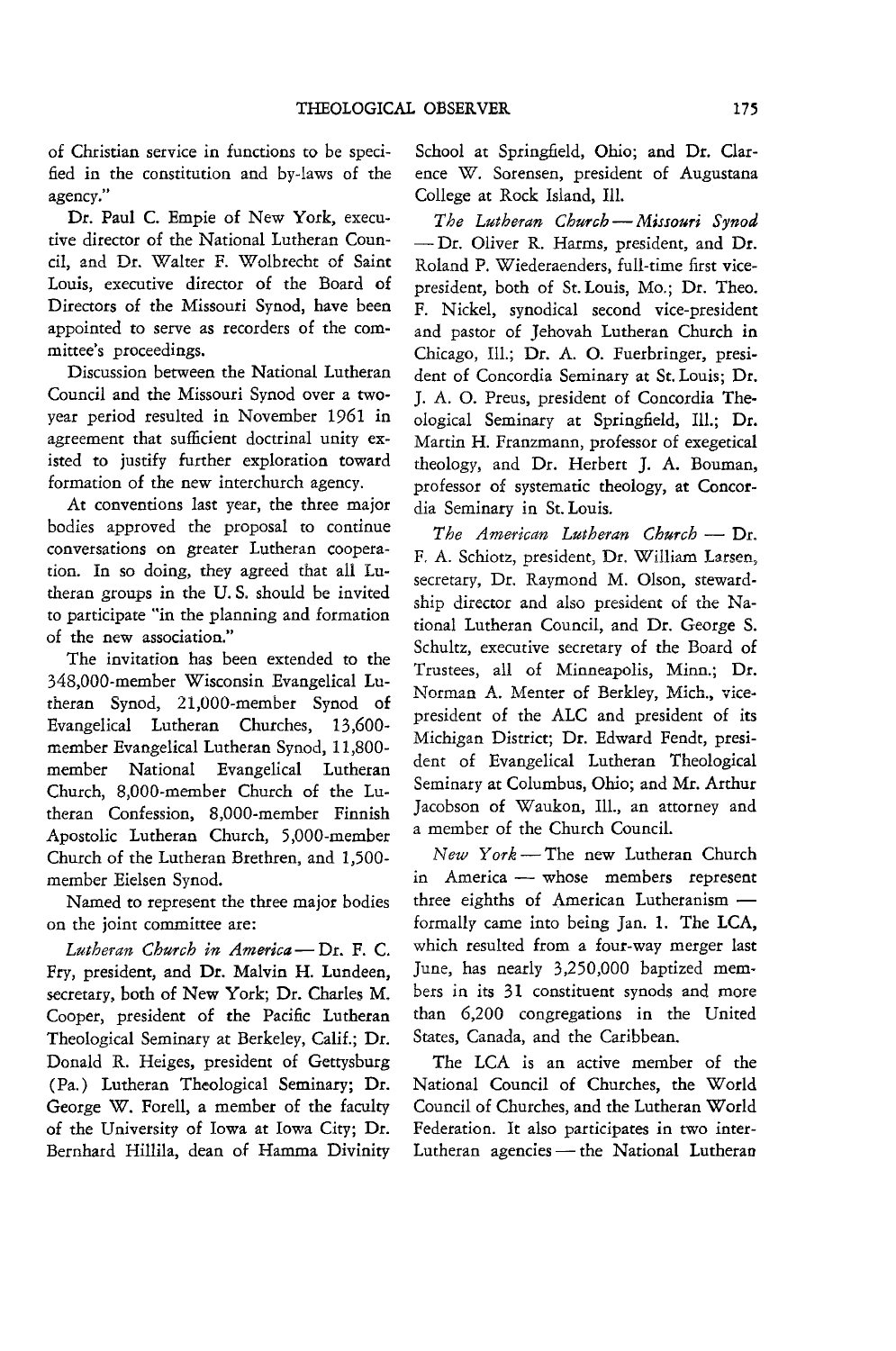Council and the Canadian Lutheran Council. Headquarters of the new church are in New York *City,* but offices of some boards and agencies are located in Philadelphia, Chicago, and Minneapolis.

The new church has budgeted nearly \$28,500,000 for its first year of operation. The budget includes \$2,600,000 for Lutheran WorId Action, interchurch aid program of the National Lutheran Council to meet spiritual and material needs in all parts of the world.

Officers of the new church have already taken over their duties. They are Dr. Franklin Clark Fry, president; Dr. Malvin H. Lundeen, secretary, and Dr. Edmund F. Wagner, treasurer.

A prominent leader of world Protestantism, Dr. Fry was for 18 years president of the United Lutheran Church in America, largest of the four churches that merged to form the new LCA. He is president of the Lutheran World Federation and chairman of the Central Committee of the World Council of Churches. Dr. Lundeen was president of the Augustana Lutheran Church for the past three years. Dr. Wagner, a New York City banker, was treasurer of the United Lutheran Church.

As four streams of American Lutheranism - German, Swedish, Danish, and Finnishunited in the new church, President Fry saluted 1963 as "the year of the dawn for the Lutheran Church in America." He paid tribute to "our forefathers who have been stalwart confessors in the past," in the American Evangelical Lutheran Church, Augustana, the United Lutheran Church, and the Suomi Synod, and pledged "to keep the treasure we have inherited from them alive."

"The Lord marches ahead," Dr. Fry said, "and we happily fall in line, shoulder to shoulder, with one another, to follow Him."

For administrative purposes the Lutheran Church in America will consist of an executive council, eight boards, seven commissions, and a foundation. Twelve clergymen and four laymen will serve as executives of these boards and agencies.

Men's, women's and youth activities will be carried out through three official auxiliaries - Lutheran Church Men, Lutheran Church Women, and the Luther League.

Philadelphia, Pa. - The first issue of the *Lutheran,* biweekly magazine of the new Lutheran Church in America, was published here under the date of Jan. 2, 1963, and mailed to more than 355,000 subscribers.

The magazine replaces four periodicals which had been issued by the church bodies that merged last June to form the  $LCA$ the Augustana Lutheran Church's weekly *Lutheran Companion,* the American Evangelical Lutheran Church's semimonthly *Lutheran Tidings,* the Suomi Synod's semimonthly *Lutheran Counselor,* and the United Lutheran Church's weekly, the *Lutheran.*  Combined circulation of the four former magazines had been 290,000.

The editor is Dr. G. Elson Ruff, who had been editor of the ULCA's the *Lutheran* since 1945. Associate editor is Dr. Albert P. Stauderman, who had been on the *Lutheran*  staff since 1951. Assistant editors are Sigurd B. Hagen and Mrs. Hilda Y. Landis. Book review editor is Dr. William Lazareth of the Philadelphia seminary faculty. Art director is Bernhard Sperl.

Publisher of the magazine is the Lutheran Church in America acting through its Commission on Church Papers. The magazine is printed by Cuneo Eastern Press at Philadelphia.

Dumka, India-Efforts toward the formation of a united Lutheran church in north India were advocated here by delegates from four of the five Lutheran churches now functioning in this region. Such a church would have about 300,000 baptized members.

Action to this effect was taken at the second annual meeting of the Regional Confer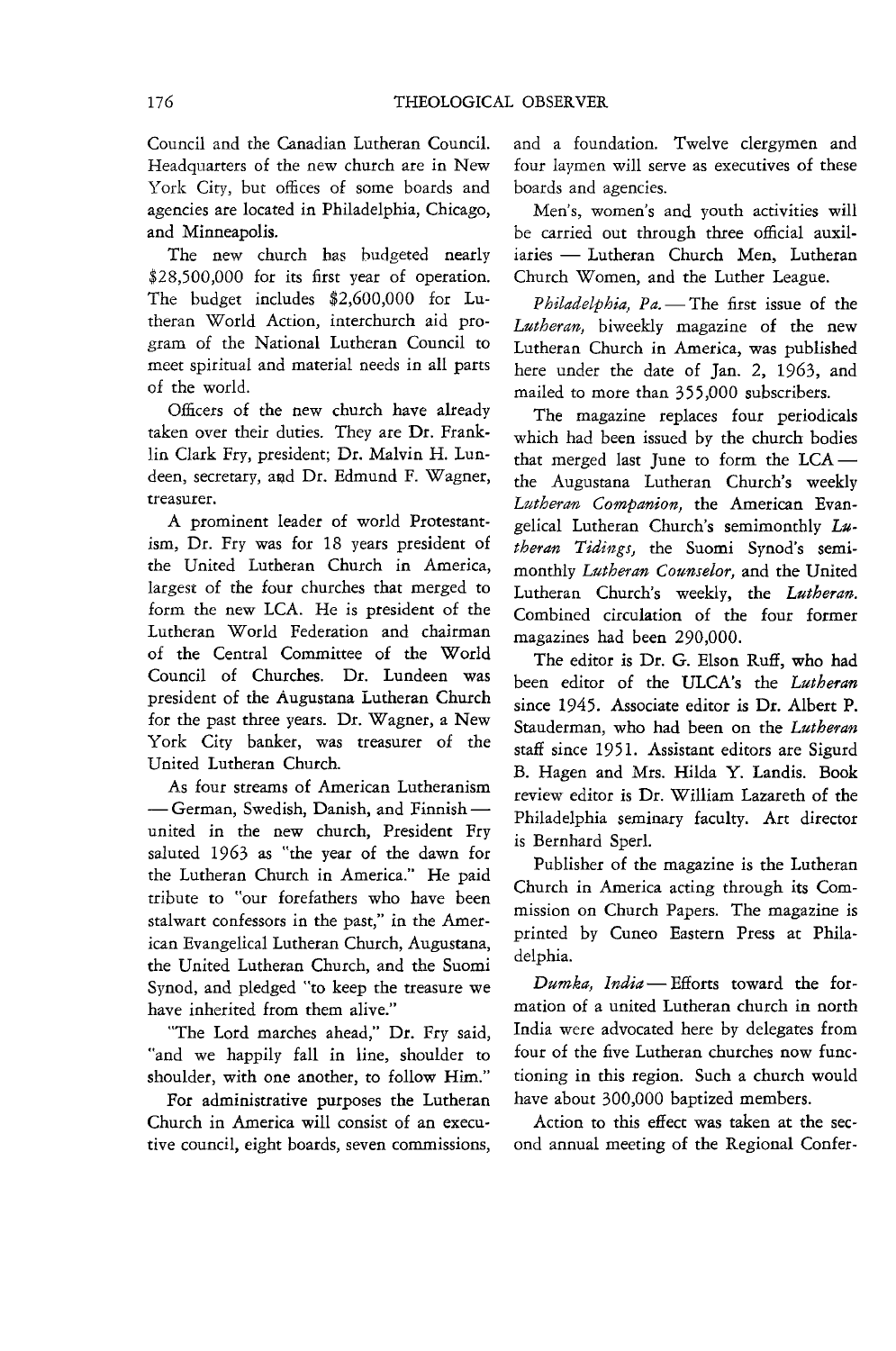ence of Northern Churches, a new body associated with the Federation of Evangelical Lutheran Churches in India.

Delegates who voted that the five northern churches "be requested to consider and express their opinion" on the proposed union efforts came from the Gossner, Northern, Madhya Pradesh, and East Jeypore Evangelical Lutheran churches.

The fifth body constituting the regional conference, the Jeypore Evangelical Lutheran Church, was not represented at the meeting here, according to the conference secretary, C. B. Rao of Shahdol.

The 2I2,000-member Gossner Church owes its origin to work of the Gossner Mission Society of Berlin; the 42,000-member Jeypore Church to that of the Schleswig-Holstein Mission Society of Germany; the 38,OOO-member Northern Church to that of the (Scandinavian-American) Santal Mission; the 5,OOO-member Madhya Pradesh Church to that of the Evangelical National Mission Society of Sweden; and the 2,000 member East Jeypore Church to that of the Danish Missionary Society.

Except for the last-named, all these churches are autonomous members of the Lutheran World Federation.

*Hong Kong-This* Far Eastern British colony now has a "Lutheran village," a virgin rural community providing "the beginning of a new life" for more than 60 farmers and their families, altogether some 400 persons.

Known as the Ma Tso Lung Lutheran New Village, it was constructed with funds contributed by women of the Härnösand diocese of the Church of Sweden, acting through the Lutheran World Federation and its national committee in their country.

At the opening ceremony of the new community, the Rev. K. Ludwig Stumpf, senior representative for the LWF Department of World Service in Hong Kong, explained that the farming families now moving into its houses previously had to suffer from the

annual flooding of the Sham Chun river. The Ma Tso Lung houses "are the first solid homes that many of these villagers have ever known," he said.

Mr. Stumpf pointed out that every year, when the overflowing river brought floods up to six or seven feet deep, "they had to take refuge in the cock-lofts of their huts" and then - when the waters had subsidedperform "the thankless task of cleaning out the mud and debris and starting all over again."

The villagers have organized a Better Living Society through which they will be able to obtain guidance and help. They will pay a small monthly sum into a revolving fund which will be used for such improvements as a better access road to the village or more adequate supplies of water and electricity.

*Sopron, Hungary* - Prof. Karoly Pröhle (senior), the "grand old man" of Lutheran theology in this country, died on Dec. 11, 1962, at the age of 88. Dr. Pröhle before retirement was professor of dogmatics in the Evangelical Theological Faculty, which was then part of the University of Sopron.

The faculty has since been reconstituted in Budapest as a separate academy, but Professor Pröhle continued his residence here. His son, who bears the same name, is the academy's present professor of New Testament and a member of the Lutheran World Federation Commission on Theology.

In a telegram to the younger Pröhle, LWF Executive Secretary Kurt Schmidt-Clausen paid tribute to the father as one who "shared in the work of creating the Lutheran unity movement."

The elder Pröhle was active in international Christian circles before the war. He took part in meetings of the old Lutheran World Convention, which later led to the formation of the federation, and was a member of the convention's Executive Committee.

He also represented the Hungarian Lutheran Church at the Lausanne Conference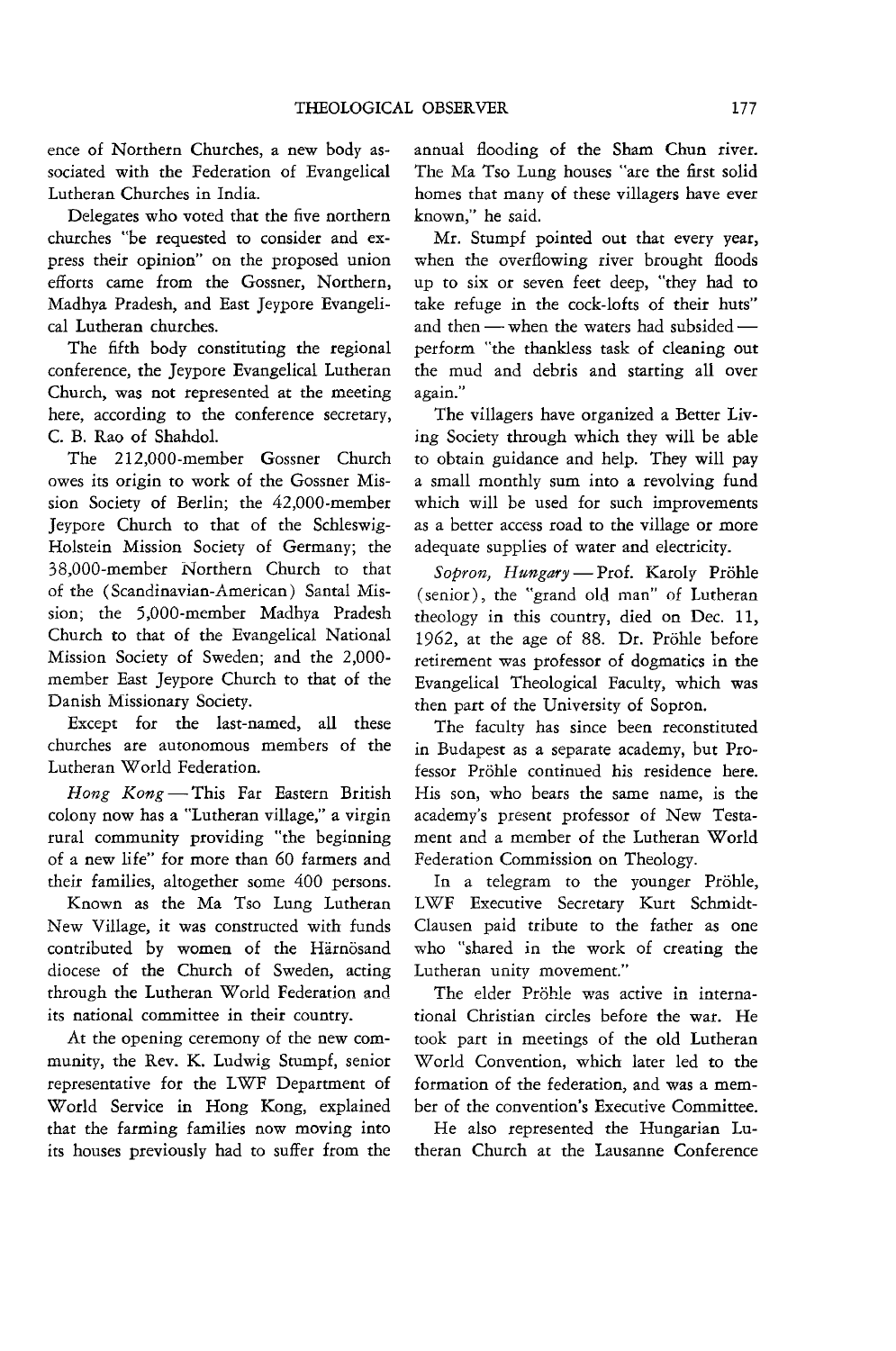on Faith and Order in 1927. In the writing field, he was author of a Hungarian textbook on dogmatics.

Oslo - A Lutheran World Federation executive has called it "regrettable" that European mission societies tend to "forget" Latin America.

"Even though it has millions of baptized people, only a few of them are in living contact with Christ and His Church," Dr. Stewart W. Herman of New York, director of the LWF Committee on Latin America, said here in December. "It is our duty to bring them the Gospel."

Dr. Herman made his remarks on the subject during an interview published by the Oslo Christian daily *Vart Land* while he was in this city for the 1962 meeting of the Latin America committee.

Commenting on Protestant-Roman Catholic relations in that area, he reported that "a pleasant development has taken place, especially since Pope John announced the Vatican Council."

"We can talk with each other, and it is no longer possible to speak about persecution of Protestants in any of the countries of Latin America," he said.

The committee, at its sessions here early in December, decided to arrange a meeting in Finland next summer for all persons from Latin America taking part in the federation's Helsinki assembly. The delegates, official visitors, and special guests from south of the Rio Grande would gather "not far from Helsinki" on Aug. 12 and 13.

*Geneva* - (LWF) - Lutheran World Federation Executive Committee members visited here the site of the LWF's future headquarters and were told that the new edifice was expected to be ready "possibly at the end of 1963 or some time in the first three months of 1964." The federation's 60 offices will be in the \$2.5 million building complex that is being constructed for the World Council of Churches near the European headquarters of the United Nations.

Lutheran churches have contributed more than \$100,000 for the building project, L WF Comptroller Roman Ritter informed the Executive Committee. A payment to the WCC of \$20,880 for this purpose was authorized here by the federation's officers.

The 250-office center will house about 180 staff members of the World Council and 100 of the LWF and other Christian organizations. They now work under crowded conditions in converted houses at the well-known address of 17 route de Malagnou, which is in a residential part of Geneva.

Explaining the layout and characteristics of the building  $-$  now halfway completed  $$ was Director Frank Northam of the WCC Department of Finance and Administration. Dr. W. A. Visser 't Hooft, World Council general secretary, also accompanied the federation leaders on their visit to the site.

*Geneva* - (LWF) - Satisfaction over the progress of preparations for the Lutheran World Federation's Helsinki assembly next summer was expressed at the six-day meeting of the LWF Executive Committee which closed here on Dec. 15, 1962.

Participants in the meeting, including its chairman, federation president Franklin Clark Fry, voiced praise for those in Helsinki and Geneva who are engaged in making and carrying out plans for the assembly, which will take place from July 30 to Aug. 11, 1963.

Dr. Fry expressed belief that arrangements were farther along than they were seven or eight months before the 1957 assembly at Minneapolis.

Approval was given to a wide range of detailed plans after hearing four thorough reports on different aspects of the preparatory work. They were given by Dr. Kurt Schmidt-Clausen, LWF executive secretary;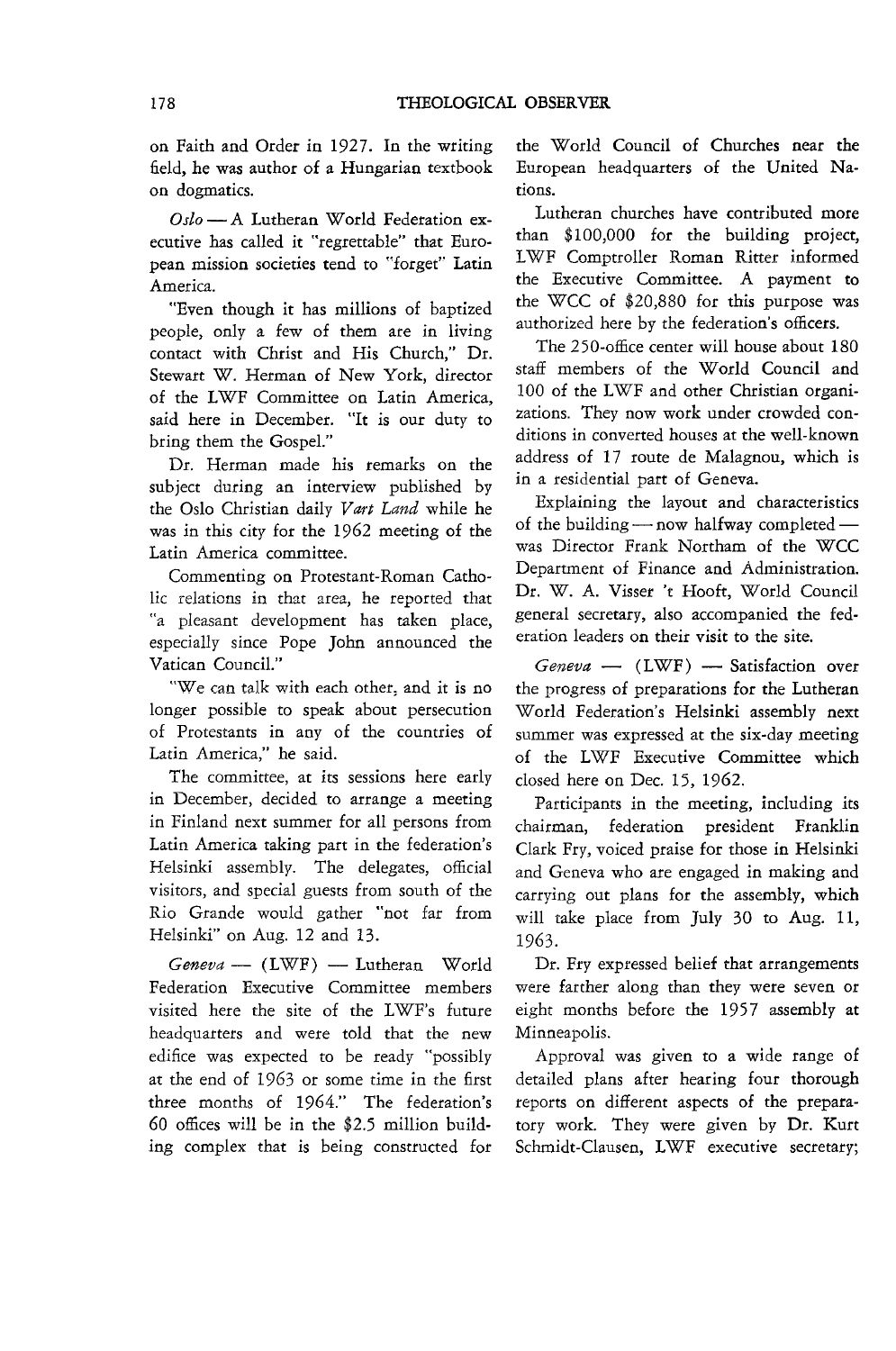Prof. Mikko Juva of Helsinki, assembly director; Dr. Vilmos Vajta, director of the federation's Department of Theology; and Rev. William A. Dudde, senior editor of the LWF News Bureau.

One of the most important decisions taken here respecting the assembly was to enlarge the category of official visitors from ecumenical, confessional, and other church organizations and to widen the representation in this category.

In his assembly report, Dr. Schmidt-Clausen had urged that "the theological deliberations and discussions of the forthcoming assembly ought to be planned in such a way that they combine to express the central insights of the Reformation so as to reveal clearly and unequivocally their primal and universal Christian meaning."

At the same time, he said, "it ought to become clear that our thought and consultation in Helsinki is not only a conversation 'amongst ourselves,' but is at the same time a conversation with those brethren still separate from us in the faith, and thus also with the Roman Catholic Church."

Participants in the meeting here dedicated about three full sessions to debating proposals for the restructuring of the federation, particularly with respect to the program departments and executive secretariat at the Geneva headquarters.

The proposals will be further discussed at the Helsinki assembly before final actions will be taken.

*New York-Dr.* Thorsten A. Gustafson of West Orange, N. J., was named here as director of the new Lutheran Church in America's Commission on Stewardship.

He will succeed Dr. Henry Endress of Staten Island, N. Y., who has resigned to become vice-president of Waterloo Lutheran University at Waterloo, Ont., Can., effective Feb. 1, 1963.

Dr. Gustafson has been president of the New York conference of the Augustana Lu-

theran Church since 1949, being elected to that office after five years as the denomination's director of stewardship.

He was a member of the Joint Commission on Lutheran Unity, which negotiated the merger of Augustana, the United Lutheran Church in America, the Suomi Synod, and the American Evangelical Lutheran Church into the 3,250,OOO-member LCA.

After the LCA's Commission on Stewardship nominated Dr. Gustafson as its executive, Dr. Franklin Clark Fry, president of the new church, issued a statement which said:

Dr. Gustafson will bring to the office of director of our Stewardship Commission an unusual constellation of good qualities: a strong and gracious personality, the ability to win cooperation from all his colleagues, established skill in church leadership, and specific experience in stewardship education. The Lutheran Church in America is fortunate to have the prospect of having him in a key executive post.

"I rejoice equally that Dr. Gustafson will have two dedicated and capable laymen, Sam Edwins and Walter A. Jensen, as his chief associates, above all in view of the vital and unique role that we all expect the Lutheran Laymen's Movement for Stewardship to play in the stewardship life of our church."

*Milwaukee, Wis.* - The Wisconsin Evangelical Lutheran Synod "finds it necessary most respectfully to decline" an invitation to participate in the planning of a new cooperative agency intended to succeed the National Lutheran Council.

The negative decision was contained in a letter by the synod's president, the Rev. Oscar J. Naumann of Milwaukee, addressed to the presidents of The Lutheran Church-Missouri Synod, the Lutheran Church in America, and the American Lutheran Church, through whom the invitation to participate had been sent to the Wisconsin Synod in mid-December.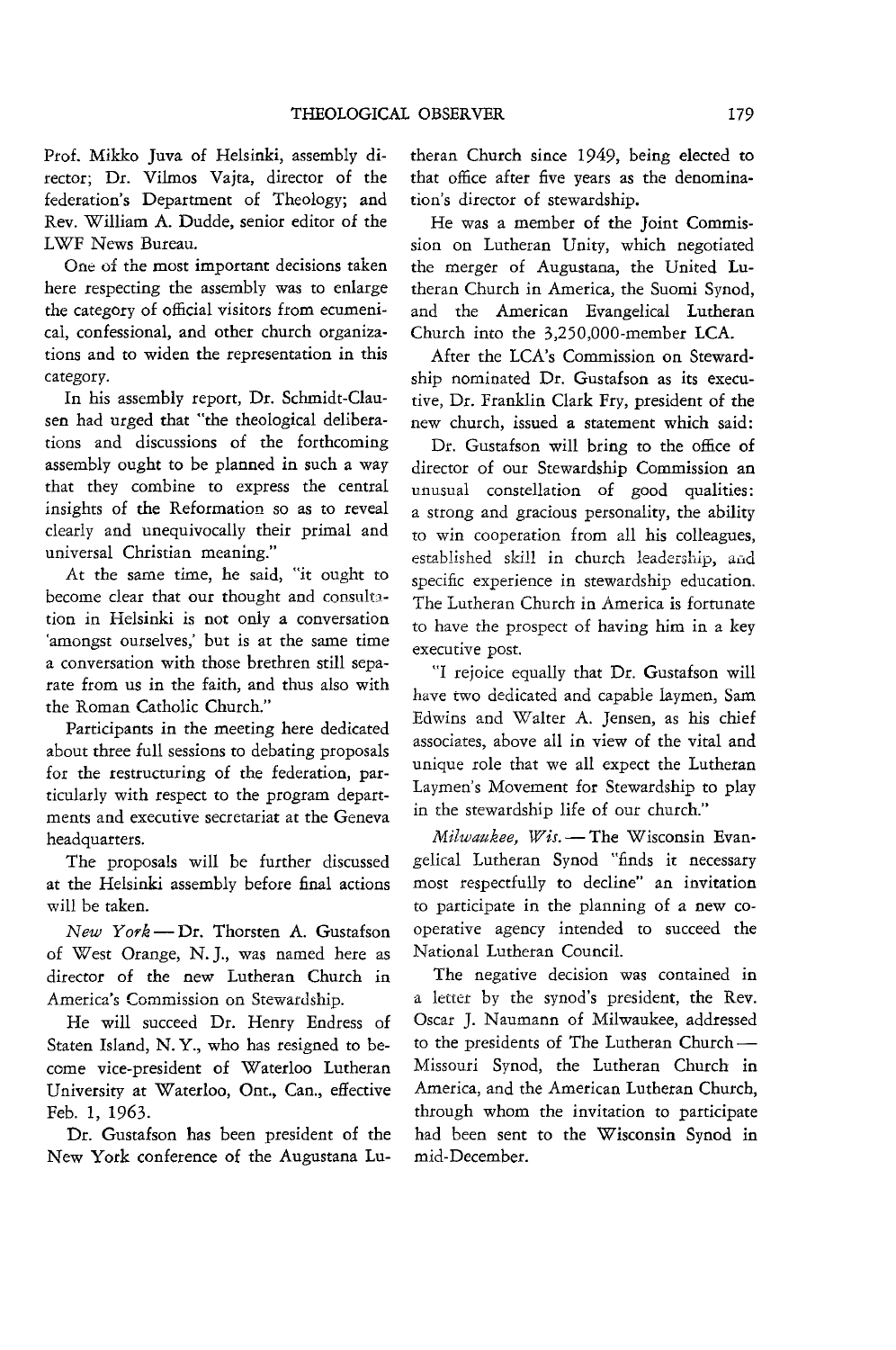"Since we are not ready," the letter said, "to surrender our own convictions concerning the requirements for joint worship and Church work to which we are committed in our Christian faith on the basis of Scripture, we find it necessary most respectfully to decline the invitation extended to the Wisconsin Evangelical Lutheran Synod."

The letter stated that the Wisconsin Synod would be willing to enter the discussions "if differences in doctrine and practice which separate the various Lutheran bodies are frankly acknowledged; if it is made the prime business of such discussions to remove the existing barriers by honestly facing the points of difference with the intention of establishing the true doctrine and practice; . . . and if until actual unity has been achieved all practice of church fellowship, all forms of joint worship, and all joint Church work, is conscientiously avoided."

The letter continued that "a careful study of the material which the [invitation} designated as pertinent for a proper understanding of the invitation . . . led to the conclusion that we would be yielding these convictions [concerning the requirements for joint worship and Church work} in accepting the invitation extended to our Synod."

The letter pointed out that "we find this invitation based on the premise that it is permissible and proper for Lutheran church bodies who have not yet achieved full doctrinal unity to form a federation for the purpose of cooperating in certain phases of actual Church work and of engaging in a measure of joint worship."

With regard to the fruitfulness of doctrinal discussions within the proposed agency, the letter maintained that "it could hardly be expected . . . that the Lutheran Church in America had in mind reopening discussions with us on its recently formulated position concerning the Word of God in order to reach doctrinal agreement.

"Yet the Wisconsin Evangelical Lutheran

Synod continues to uphold the verbal plenary inspiration and inerrancy of the entire Holy Scripture and considers this position to be a basic element in the doctrinal unity required for all joint worship and joint Church work."

"The Lutheran Church in America . . . was formed this summer (1962) on the basis of a doctrinal statement which can only be understood as a disavowal of the verbal, plenary inspiration and inerrancy of the entire Holy Scriptures," the letter asserted.

The letter further declared it "unnatural to assume" that the American Lutheran Church "as a responsible church body had in mind reviewing the conviction it had just asserted, that it is permissible to engage in a measure of joint worship and joint Church work in a federation whose members have not achieved full doctrinal unity."

The reference was to the action of the October convention of the American Lutheran Church, which after two years of intensive study reaffirmed its membership in the World Council of Churches.

The letter explained that "in refusing to engage in any joint worship and Church work with Lutheran churches whose confessional position we do not find to be in full agreement with the Holy Scriptures, we are not passing judgement on the personal Christian faith of the individual members of these churches. We are rather endeavoring to follow the Lord's bidding to preserve His precious Word for ourselves and all others, His Word as it centers in His saving grace in Christ Jesus, His Word which He has given to us sinners as the bread of life."

President Naumann, in an interview at synodical headquarters here, said that "it has always been the objective of our synod ... to strive for the true unity in doctrine and practice among Lutheran church bodies.

"We are not convinced, however, that this great cause can best be served by joint worship and work prior to attaining a God-pleas